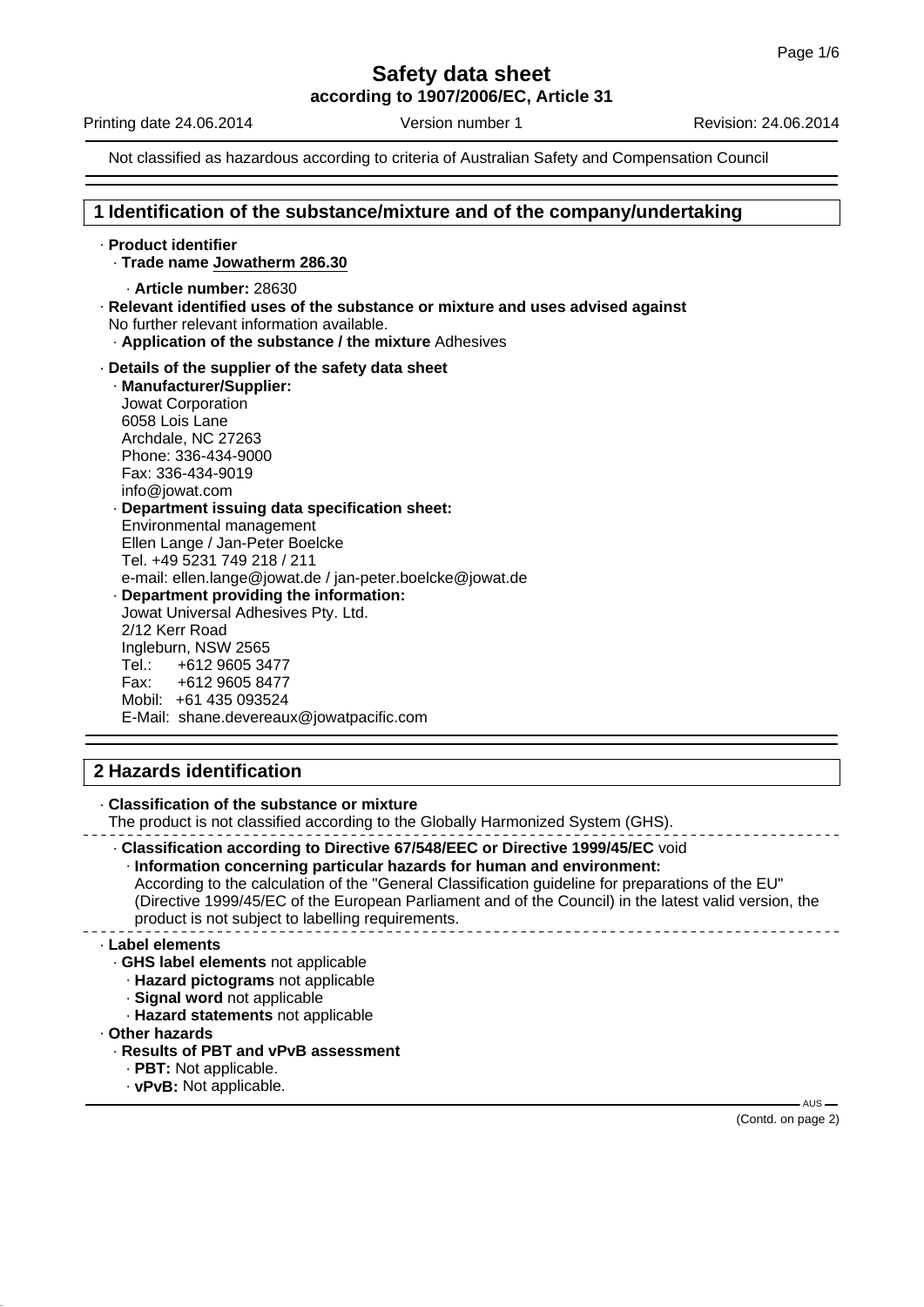**according to 1907/2006/EC, Article 31**

Printing date 24.06.2014 **Version number 1** Revision: 24.06.2014

**Trade name Jowatherm 286.30**

(Contd. from page 1)

## **3 Composition/information on ingredients**

- · **Chemical characterization: Mixtures** · **Description:** Hot melt adhesive
	- · **Dangerous components:** not applicable
	- · **Additional information**
	- If any R-phrases (risk-phrases) are listed, please refer for the exact wording to section 16.

## **4 First aid measures**

- · **Description of first aid measures**
	- · **General information** No special measures required.
	- · **After skin contact**
	- The product does not irritate the skin.
	- After contact with the molten product, cool rapidly with cold water.
	- Do not pull solidified product away from the skin.
	- Seek medical treatment.
	- · **After eye contact** Rinse opened eye for several minutes under running water.
- After swallowing In case of persistent symptoms consult physician.
- · **Most important symptoms and effects, both acute and delayed** No further relevant information available.
- · **Indication of any immediate medical attention and special treatment needed** No further relevant information available.

## **5 Firefighting measures**

· **Extinguishing media** · **Suitable extinguishing agents** CO2, extinguishing powder or water jet. Fight larger fires with water jet or alcohol-resistant foam. · **Special hazards arising from the substance or mixture** Can be released in case of fire Carbon monoxide (CO) Under certain fire conditions, traces of other toxic gases cannot be excluded. · **Advice for firefighters** · **Protective equipment:** Do not inhale explosion gases or combustion gases.

# **6 Accidental release measures**

- · **Personal precautions, protective equipment and emergency procedures** Particular danger of slipping on leaked/spilled product. · **Environmental precautions:** No special measures required.
- · **Methods and material for containment and cleaning up:** Collect mechanically. Allow to solidify. Collect mechanically.
- · **Reference to other sections** See Section 7 for information on safe handling See Section 8 for information on personal protection equipment.
- See Section 13 for information on disposal.

(Contd. on page 3)

 $AUS$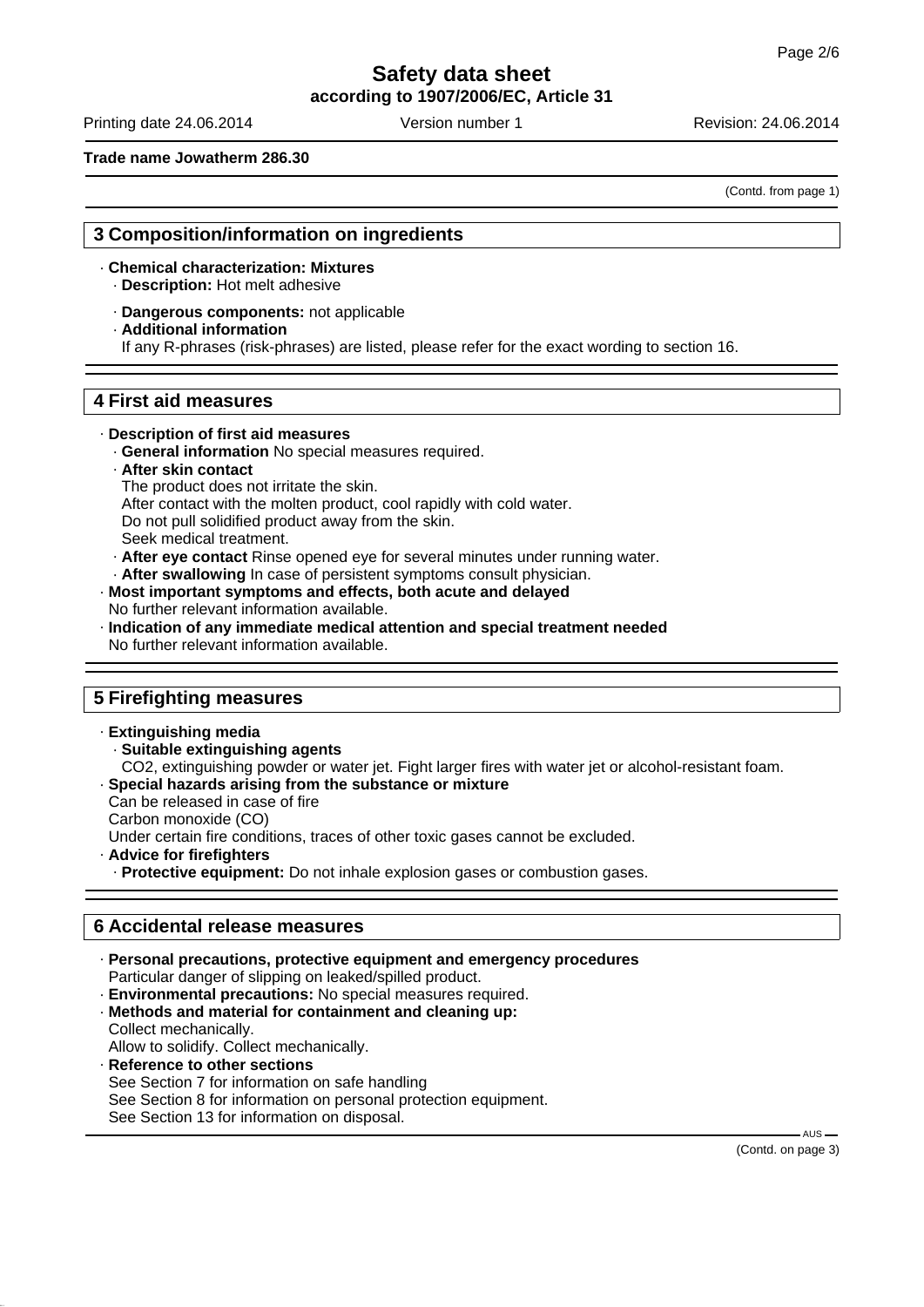## **Safety data sheet according to 1907/2006/EC, Article 31**

Printing date 24.06.2014 **Version number 1** Revision: 24.06.2014

## **Trade name Jowatherm 286.30**

(Contd. from page 2)

## **7 Handling and storage**

#### · **Precautions for safe handling**

Store in cool, dry place in tightly closed containers.

Ensure that suitable extractors are available on processing machines. In the context of the risk assessment, it is necessary to evaluate whether and to what extent protective measures are required. If necessary, a workplace measurement has to be carried out.

· **Information about protection against explosions and fires:** No special measures required.

#### · **Conditions for safe storage, including any incompatibilities**

· **Storage**

- · **Requirements to be met by storerooms and containers:** No special requirements.
- · **Information about storage in one common storage facility:** Not required.
- · **Further information about storage conditions:** None.
- · **Storage class** 11

· **Specific end use(s)** No further relevant information available.

## **8 Exposure controls/personal protection**

## · **Control parameters**

· **Components with critical values that require monitoring in the workplace:**

The product does not contain any relevant quantities of materials with critical values that have to be monitored at the workplace.

· **Additional information:** The lists that were valid during the compilation were used as basis.

#### · **Exposure controls**

- · **Additional information about design of technical systems:** No further data; see item 7.
- · **Personal protective equipment**
	- · **General protective and hygienic measures**
	- Standard precautionary measures for handling chemicals are to be observed.
	- Avoid skin contact with the liquefied material.
	- · **Breathing equipment:** Not necessary if room is well-ventilated.
	- · **Protection of hands:** Heat resistant gloves
		- · **Material of gloves**
		- Leather gloves
		- Strong gloves
		- · **Penetration time of glove material** No special requirements.
	- · **Eye protection:** Not required.

# **9 Physical and chemical properties** · **Information on basic physical and chemical properties**

| · General Information          |                                    |                    |
|--------------------------------|------------------------------------|--------------------|
| · Appearance:                  |                                    |                    |
| · Form:                        | Solid.                             |                    |
| . Colour:                      | According to product specification |                    |
| · Smell:                       | Characteristic                     |                    |
| Odour threshold:               | Not determined.                    |                    |
| · pH-value:                    | Not applicable.                    |                    |
| · Change in condition          |                                    |                    |
| · Melting point/Melting range: | Not determined                     |                    |
| · Boiling point/Boiling range: | $>$ 200 °C                         |                    |
|                                |                                    | (Contd. on page 4) |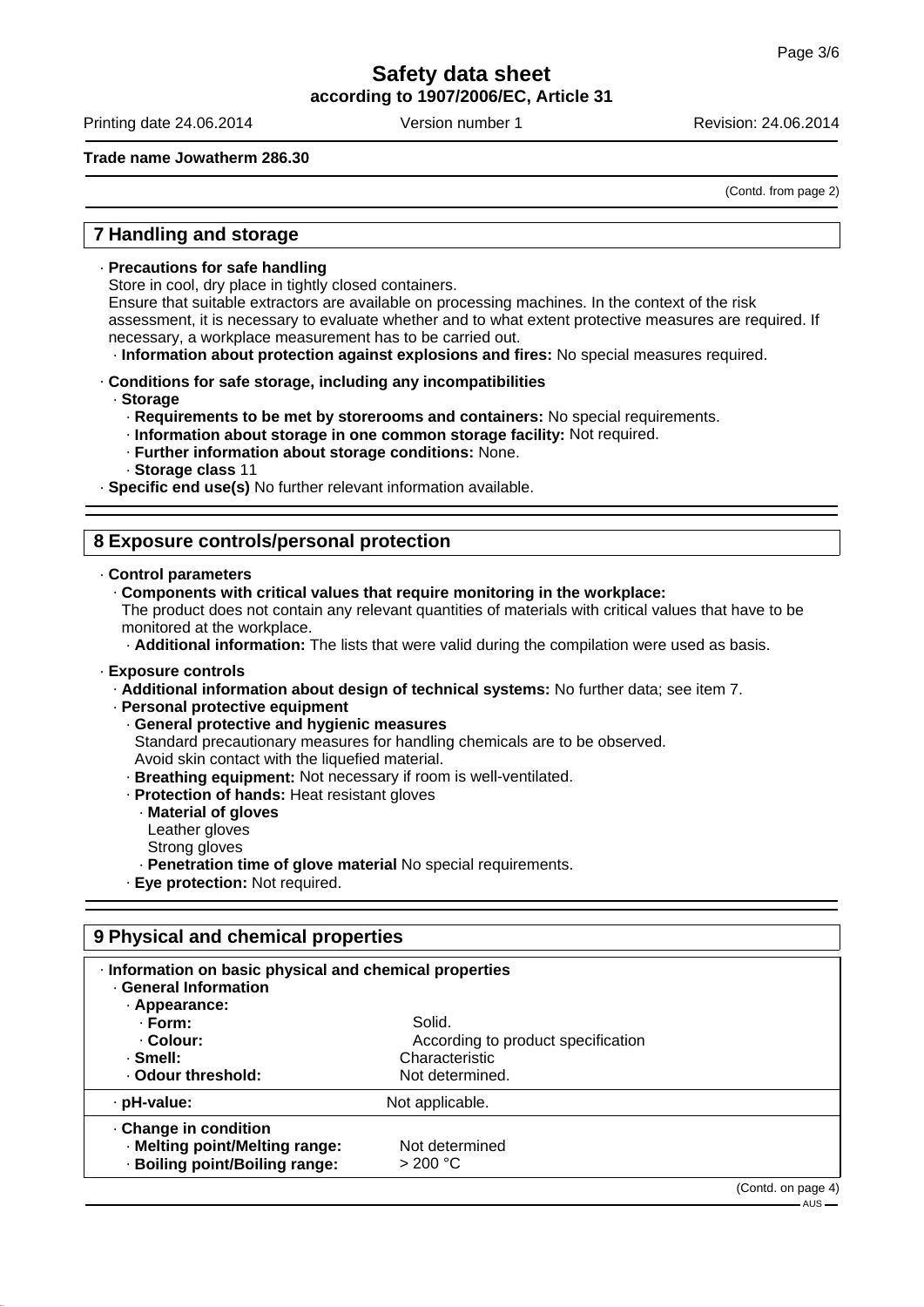# **Safety data sheet according to 1907/2006/EC, Article 31**

Printing date 24.06.2014 Version number 1 Revision: 24.06.2014

**Trade name Jowatherm 286.30**

|                                                                                                     | (Contd. from page 3)                                                              |  |
|-----------------------------------------------------------------------------------------------------|-----------------------------------------------------------------------------------|--|
| · Flash point:                                                                                      | 201 °C                                                                            |  |
| · Inflammability (solid, gaseous)                                                                   | Not determined.                                                                   |  |
| · Ignition temperature:                                                                             | 450 °C                                                                            |  |
| · Decomposition temperature:                                                                        | > 220 °C                                                                          |  |
| · Spontaneous combustion:                                                                           | Product does not undergo spontaneous combustion.                                  |  |
| · Danger of explosion:                                                                              | Product is not explosive.                                                         |  |
| Critical values for explosion:<br>· Lower:<br>· Upper:                                              | Not determined.<br>Not determined.                                                |  |
| · Vapour pressure:                                                                                  | Not applicable.                                                                   |  |
| . Density at 20 °C<br>· Relative density<br>· Vapour density<br>· Evaporation rate                  | $1.16$ g/cm <sup>3</sup><br>Not determined.<br>Not applicable.<br>Not applicable. |  |
| · Solubility in / Miscibility with<br>· Water:                                                      | Unsoluble                                                                         |  |
| · distribution ratio (n-octanol/water): Not determined.                                             |                                                                                   |  |
| · Viscosity:<br>· dynamic:<br>· kinematic:                                                          | Not applicable.<br>Not applicable.                                                |  |
| · Solvent content:<br>Organic solvents:                                                             | 0.0%                                                                              |  |
| · Solid content:<br>Other information<br>· VOC - Volatile Organic Compounds<br>· European Community | 100.0%<br>No further relevant information available.<br>0.00%                     |  |
| · Switzerland                                                                                       | 0.00%                                                                             |  |

# **10 Stability and reactivity**

· **Reactivity**

## · **Chemical stability**

- · **Thermal decomposition / conditions to be avoided:** No decomposition if used according to specifications. To avoid thermal decomposition do not overheat.
- · **Possibility of hazardous reactions** Toxic fumes may be released if heated above the decomposition point No dangerous reactions known
- · **Conditions to avoid** No further relevant information available.
- · **Incompatible materials:** No further relevant information available.
- · **Hazardous decomposition products:** Hydrocarbons

(Contd. on page 5)

 $-$  AUS  $-$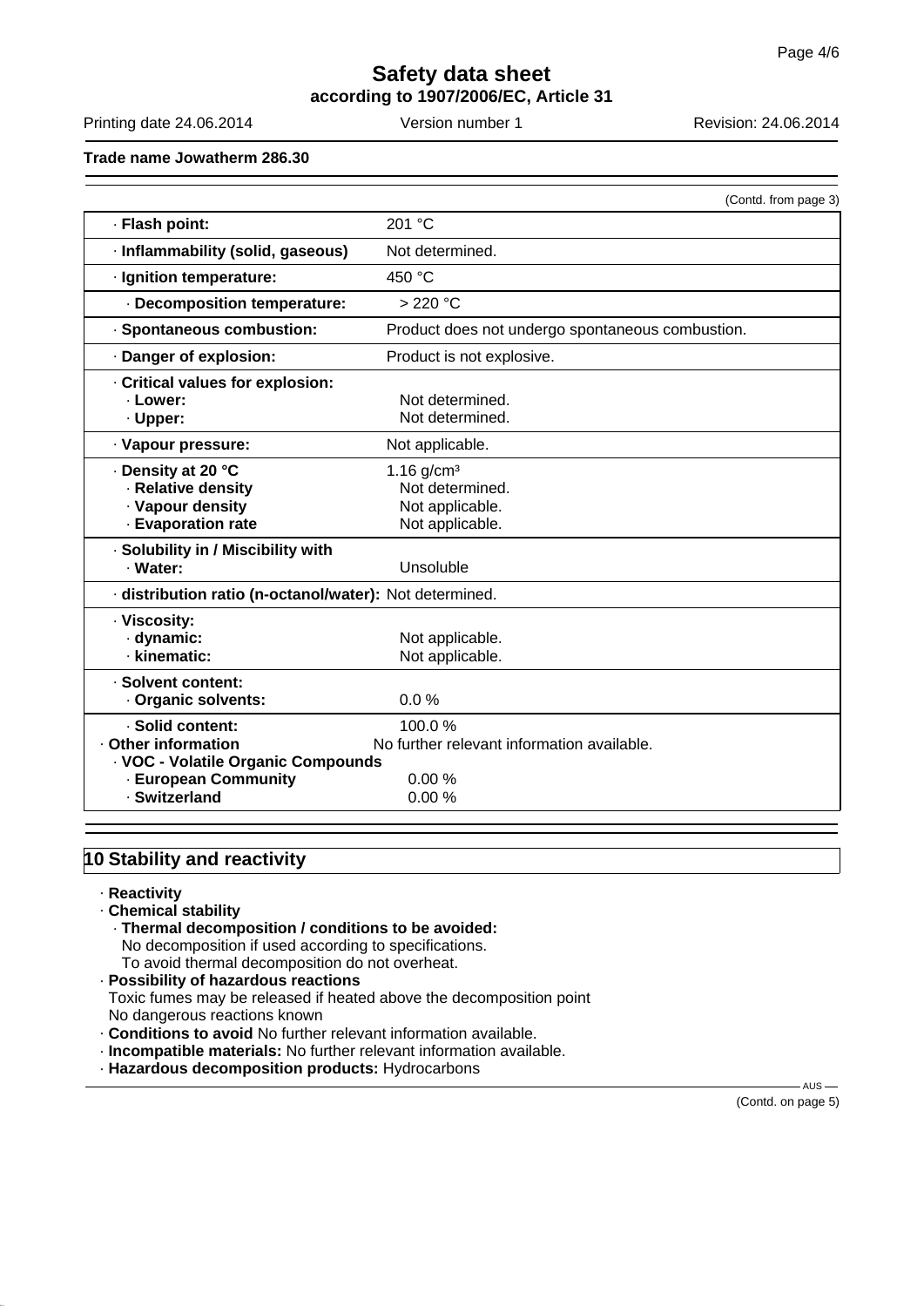**according to 1907/2006/EC, Article 31**

Printing date 24.06.2014 **Version number 1** Revision: 24.06.2014

## **Trade name Jowatherm 286.30**

(Contd. from page 4)

## **11 Toxicological information**

## · **Information on toxicological effects**

- · **Acute toxicity:**
	- · **LD/LC50 values that are relevant for classification:** void
	- · **Primary irritant effect:**
		- · **to the skin:** No irritant effect.
		- · **to the eye:** No irritant effect.

· **Sensitization:** No sensitizing effect known.

#### · **Additional toxicological information:**

The product is not subject to classification according to the calculation method of the General EC Classification Guidelines for Preparations (Directive 1999/45/EC of the European Parliament and of the Council) as issued in the latest version:

When used and handled according to specifications, the product does not have any harmful effects according to our experience and the information provided to us.

# **12 Ecological information**

- · **Toxicity**
	- · **Aquatic toxicity:** No further relevant information available.
- · **Persistence and degradability** No further relevant information available.
- · **Bioaccumulative potential** No further relevant information available.
- · **Mobility in soil** No further relevant information available.
	- · **Additional ecological information:**
		- · **General notes:**
		- Water hazard class 1 (Self-assessment): slightly hazardous for water.

Do not allow the product to reach ground water, open water or the sewer system, undiluted or in large quantites.

- · **Results of PBT and vPvB assessment**
	- · **PBT:** Not applicable.
	- · **vPvB:** Not applicable.
- · **Other adverse effects** No further relevant information available.

## **13 Disposal considerations**

· **Waste treatment methods**

· **Recommendation** Smaller quantities can be disposed with household garbage.

### · **European waste catalogue**

08 04 10 waste adhesives and sealants other than those mentioned in 08 04 09

#### · **Uncleaned containers/packaging material:**

· **Recommendation:** Dispose of packaging according to regulations on the disposal of packagings.

| 14 Transport information                            |                |                                   |
|-----------------------------------------------------|----------------|-----------------------------------|
| . UN-Number<br>· ADG, ADN, IMDG, IATA               | not applicable |                                   |
| · UN proper shipping name<br>- ADG, ADN, IMDG, IATA | not applicable |                                   |
|                                                     |                | (Contd. on page 6)<br>$-$ AUS $-$ |